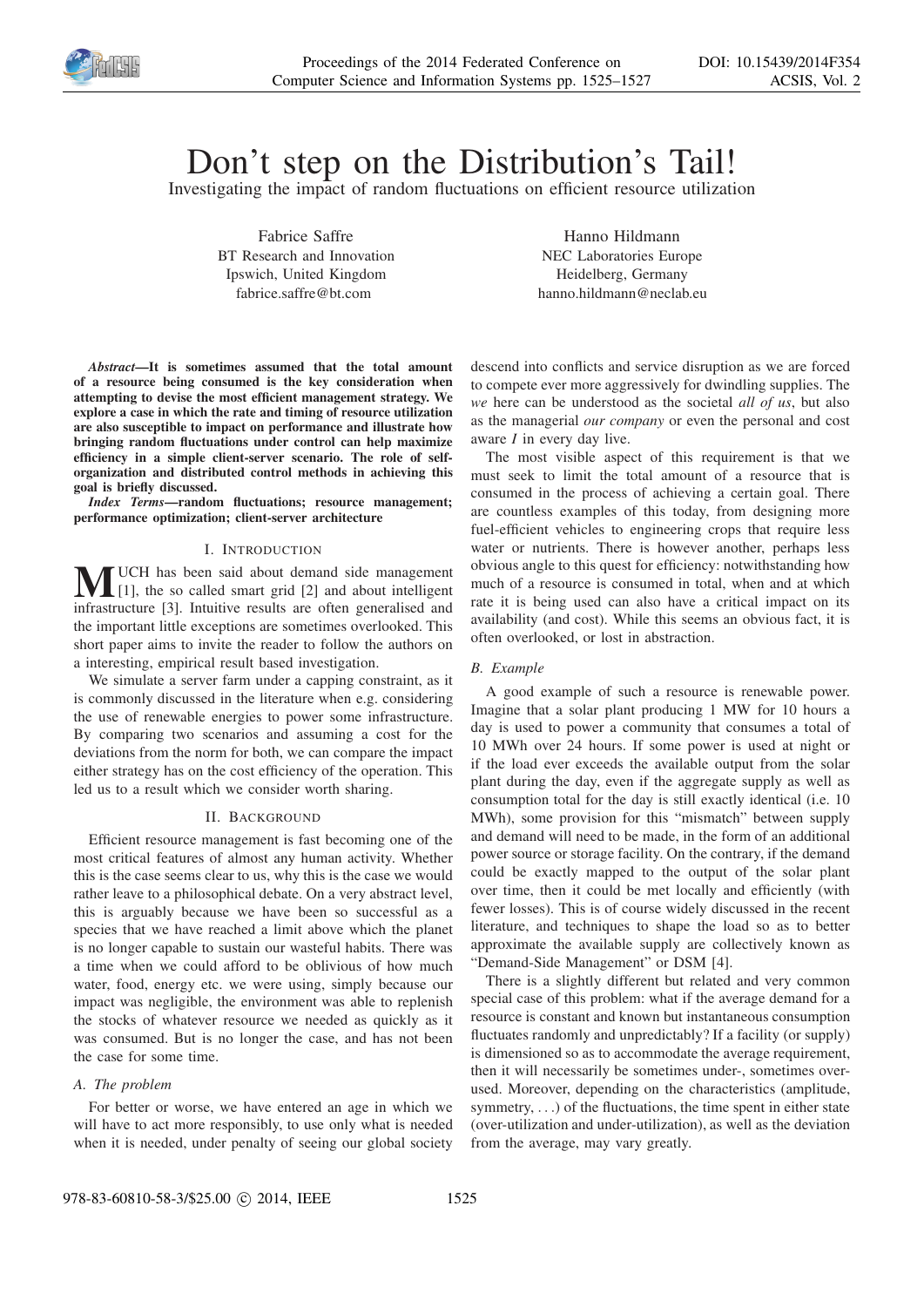### *C. The issue with statistics*

In practice, it is often assumed that, because fluctuations statistically cancel each other out over time, this is no cause for concern and so not a relevant field of study. But this view is contradicted by the realization that the rate and timing of resource utilization can impact on efficiency (as illustrated by the above example). Similarly, the commonly held view that in a large enough population of consumers, deviations from the global average will be negligible is also a simplistic one. Indeed, there is no guarantee that the costs incurred by such deviations grow linearly. If they don't, then even small deviations can have a significant impact and large ones, although extremely rare, could have a disastrous effect.

# *D. Aim of this paper*

In this paper, we experiment with a set of conceptual tools designed to quantitatively measure the influence of random fluctuations on performance in a simple client-server scenario. Specifically, we compare the case in which no upper bound is imposed on the number of active servers to that in which there is such a constraint. In effect, we propose a cost/benefit analysis of two strategies: cutting the upper-end tail of the distribution (which creates execution delays) versus "stepping on it" (which may incur extra costs).

#### III. MODEL AND SIMULATIONS

## *A. The model*

We used Monte Carlo simulations to approximate the dynamics of a group of servers. On every time-step, all identical servers have a fixed probability P to receive a new job, the duration of which is comprised between 1 and  $(2 \times avq 1)$ time-steps (where avg is the average duration of a job). P is chosen in such a way that, statistically, slightly less than 1 out of 8 servers is expected to be busy at any time.

On every time-step, the number of servers in the "busy" state is recorded. In the default scenario (no constraints), this value is allowed to exceed the 1:8 ratio. In the other scenario, no more than 1 out of 8 servers are allowed to be active simultaneously. If random fluctuations in job arrivals / duration would cause the system to exceed this limit, the execution of a corresponding number of jobs (randomly selected) is temporarily suspended (i.e. the servers processing them are put on stand-by).

In the default scenario, performance degradation is measured by the number of server-time-steps falling above the 1:8 target and incurring extra costs. In the constrained scenario, it is the cumulative delay (total number of time-steps) suffered as a result of imposing a cap on the number of active servers (QoS (quality of service) penalty).

#### *B. Simulations*

Data-centers were modelled to operate between 1000 and 4000 servers (by increments of 500) and were simulated for 512 time-steps. The average job duration was 8 time-steps (i.e. flat distribution between 1 and 15). There were 1000

realizations for every size and for each scenario, totaling 14000 independent simulation runs.

A control simulation (simulating batches up to 1024 time steps was run to confirm the results presented in the next section. The results from this investigation confirmed that the system was at, or very close to, its steady state at t=512.

# IV. RESULTS

# *A. Frequency distribution*

Fig. 1 shows the frequency distribution of simulation outcome for 4 different server population sizes. As expected, for the "constrained" scenario, there is a sharp peak corresponding to the 1:8 ratio (125, 250, 375 and 500 servers respectively) since the whole tail of the distribution has "collapsed" onto this single value. Note that the remainder of the distribution closely follows the Gaussian profile found for the default scenario, apart from in the case of smaller populations, where capping also seems to negatively affect the height of the normal peak.



Fig. 1. Frequency distribution of system state as a function of the number of active servers, for 4 different population sizes and for the two possible scenarios ("Default" vs. "Constrained"). 1000 runs per set of parameter values.

The values reported in Fig. 1 consider only the values for the last 128 (out of 512) time-steps, when the system is at or very close to steady state. The motivation is that the initial values would be too much affected by the build up, but after  $3/4^{th}$  of the steps we can assume that the overspill from previous steps has normalised (especially since the individual duration can not exceed 15 and we are not including the first 384 steps).

# *B. Aggregated QoS violation*

Fig. 2 shows the evolution of the average delay (QoS penalty) incurred over all processed jobs, for increasing system size and for both scenarios. As expected, this value is unaffected by system size in the default case, where a delay only occurs when a job is submitted to a server before it has completed the execution of its predecessor. By contrast, in the constrained scenario, a QoS penalty is also incurred when the overall workload exceeds the processing capacity of  $1/8^{th}$  of the population.